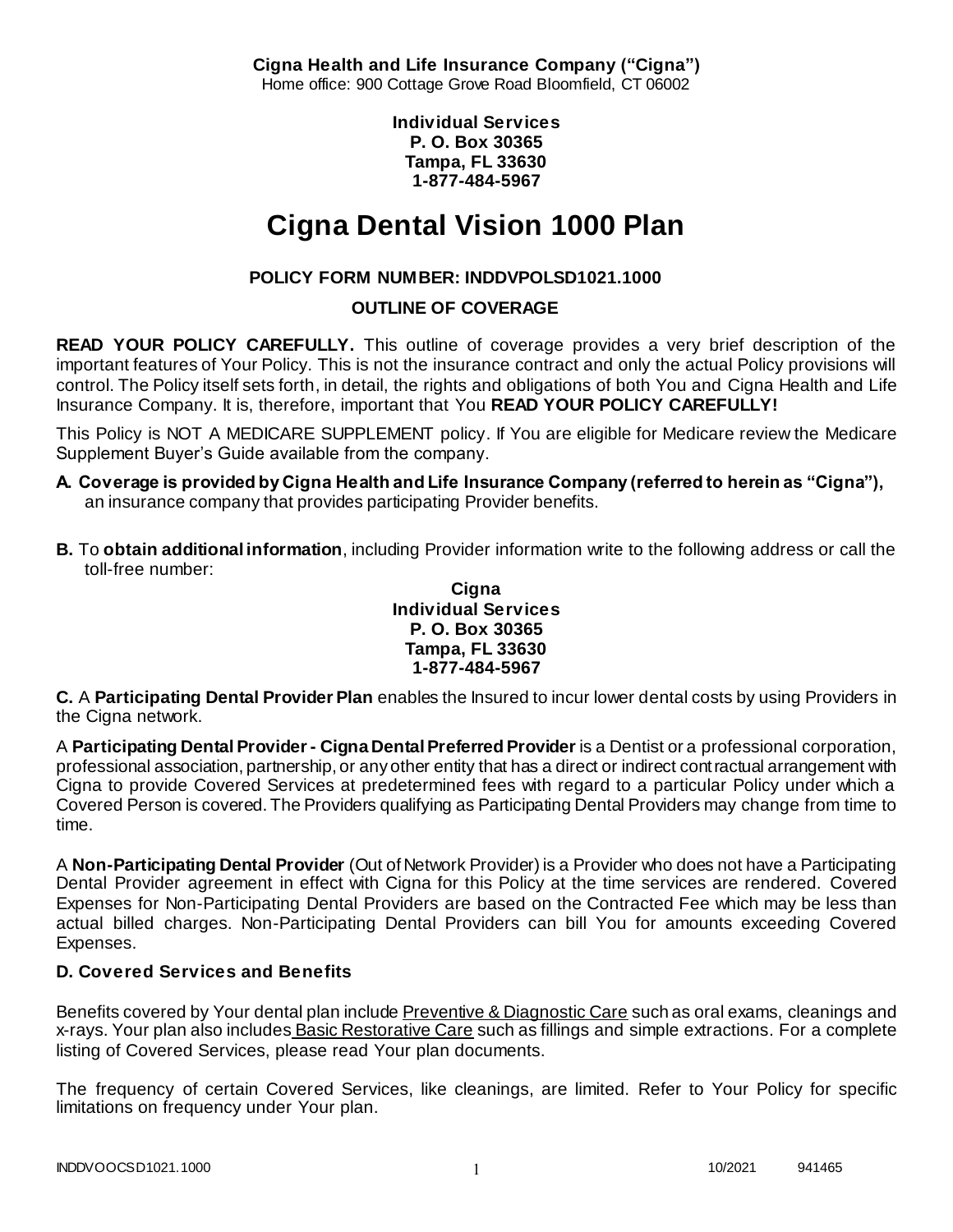### **Benefit Schedule**

The benefits outlined in the table below show the payment percentages for Covered Expenses **AFTER** any applicable Deductibles have been satisfied unless otherwise stated.

# **CIGNA DENTAL AND VISION INSURANCE** *The Schedule*

### **For You and Your Dependents**

### **The Schedule – Dental Benefits**

If You select a Participating Dental Provider, Your cost will be less than if You select a Non-Participating Dental Provider.

#### **Emergency Services**

The Benefit Percentage payable for Emergency Services charges made by a Non-Participating Dental Provider is the same Benefit Percentage as for Participating Dental Provider Charges. Dental Emergency services are required immediately to either alleviate pain or to treat the sudden onset of an acute dental condition. These are usually minor procedures performed in response to serious symptoms, which temporarily relieve significant pain, but do not effect a definitive cure, and which, if not rendered, will likely result in a more serious dental or medical complication.

#### **Dental Deductibles**

Dental Deductibles are expenses to be paid by You or Your Dependent. Dental Deductibles are in addition to any Coinsurance. Once the Dental Deductible maximum in The Schedule has been reached You and Your family need not satisfy any further dental deductible for the rest of that year.

#### **Participating Dental Provider Payment**

Participating Dental Provider services are paid based on the Contracted Fee agreed upon by the Provider and Cigna.

**Non-Participating Dental Provider Payment** Non-Participating Dental Provider services are paid based on the Contracted Fee.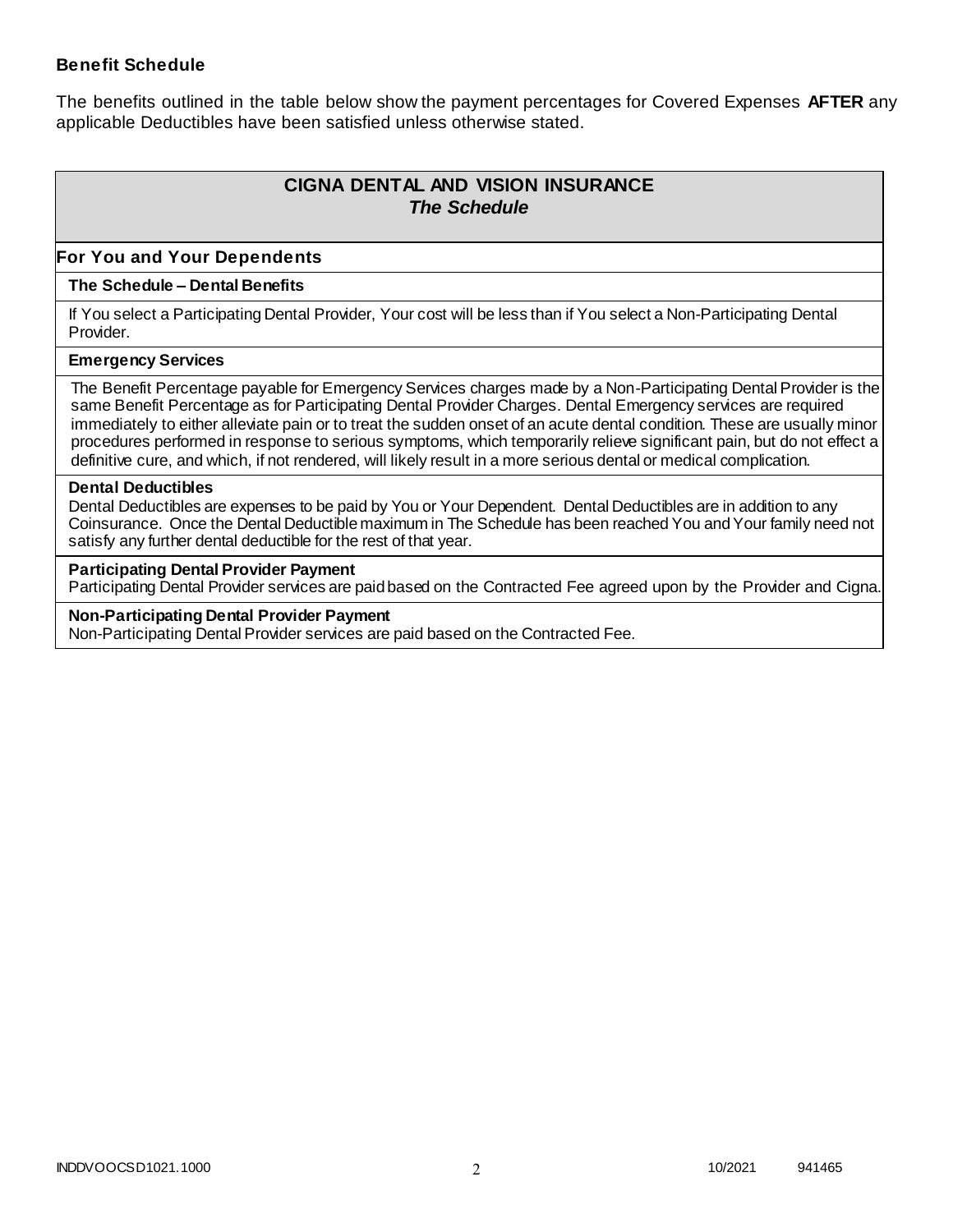| <b>DENTAL BENEFIT HIGHLIGHTS</b>                                                                                                                              |                                                  |
|---------------------------------------------------------------------------------------------------------------------------------------------------------------|--------------------------------------------------|
| Classes I, II<br><b>Calendar Year Maximum</b>                                                                                                                 | \$1,000 per person                               |
| <b>Calendar Year Dental Deductible</b><br>Individual                                                                                                          | \$50 per person                                  |
|                                                                                                                                                               | Not Applicable to Class I                        |
| <b>Family Maximum</b>                                                                                                                                         | \$150 per family                                 |
|                                                                                                                                                               | Not Applicable to Class I                        |
| <b>Class I</b>                                                                                                                                                | The Percentage of Covered Expenses the Plan Pays |
| Preventive Care<br>Oral Exams<br>Routine Cleanings<br>Routine X-rays<br><b>Fluoride Application</b><br><b>Sealants</b><br>Space Maintainers (non-orthodontic) | 100%                                             |
| <b>Class II</b>                                                                                                                                               | The Percentage of Covered Expenses the Plan Pays |
| <b>Basic Restorative</b><br>Fillings<br>Oral Surgery, Simple Extractions<br>Emergency Care to Relieve Pain<br>Non-Routine X-rays                              | 70% after dental deductible                      |

| The Schedule - Vision Benefits                                                                  |                                                                                         |
|-------------------------------------------------------------------------------------------------|-----------------------------------------------------------------------------------------|
| <b>VISION BENEFIT HIGHLIGHTS,</b>                                                               |                                                                                         |
| Eye Examinations, including refraction                                                          | The plan pays 30% of expenses, not to exceed a \$50 calendar<br>year maximum per person |
| Materials (corrective eyeglasses or contact<br>lenses, including fittings and follow-up visits) | \$100 calendar year maximum per person                                                  |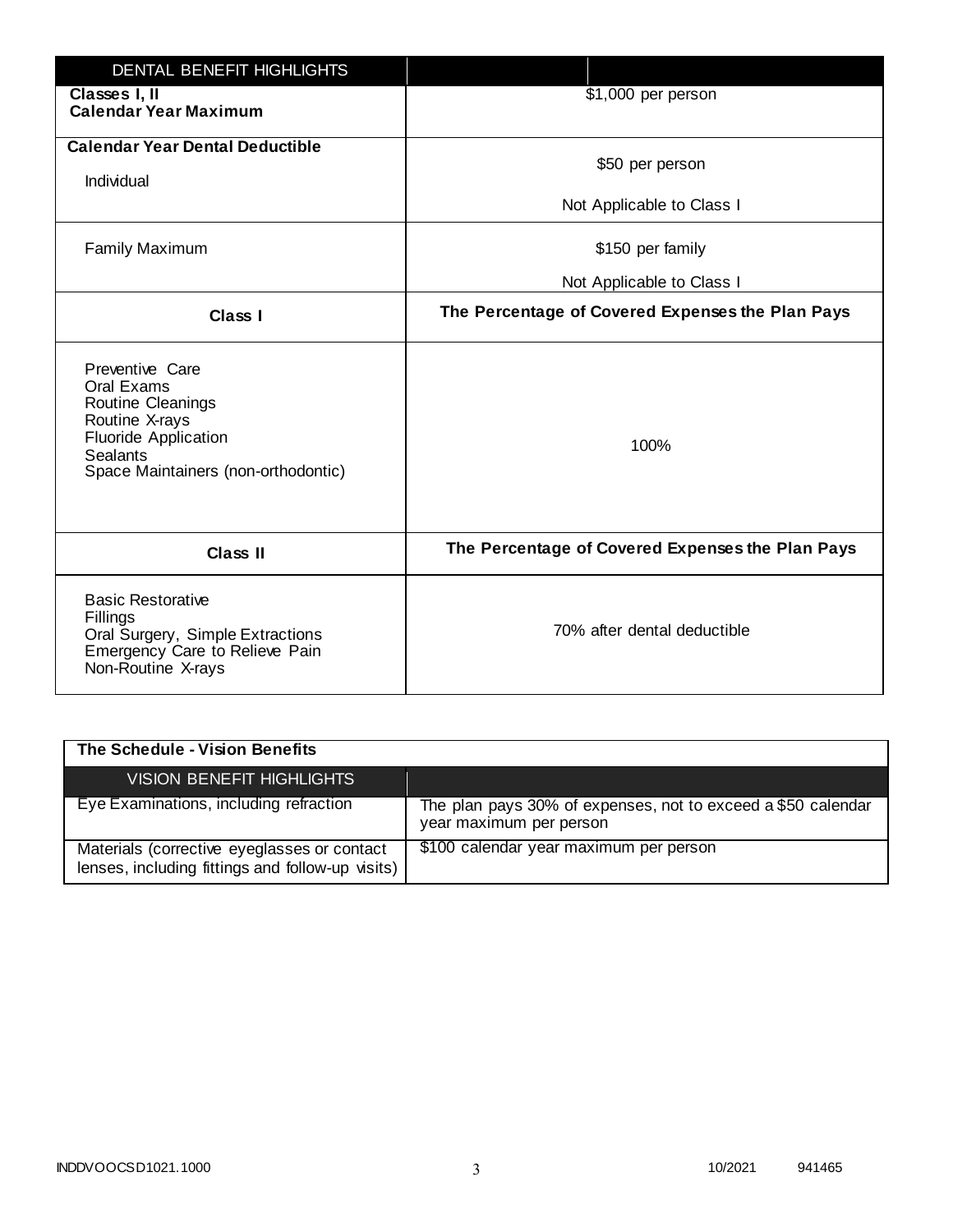# **Waiting Periods**

There is no waiting period for Class I or II dental benefits or for vision benefits.

# **Missing Teeth Limitation**

There is no payment for replacement of teeth that are missing when a person first becomes insured.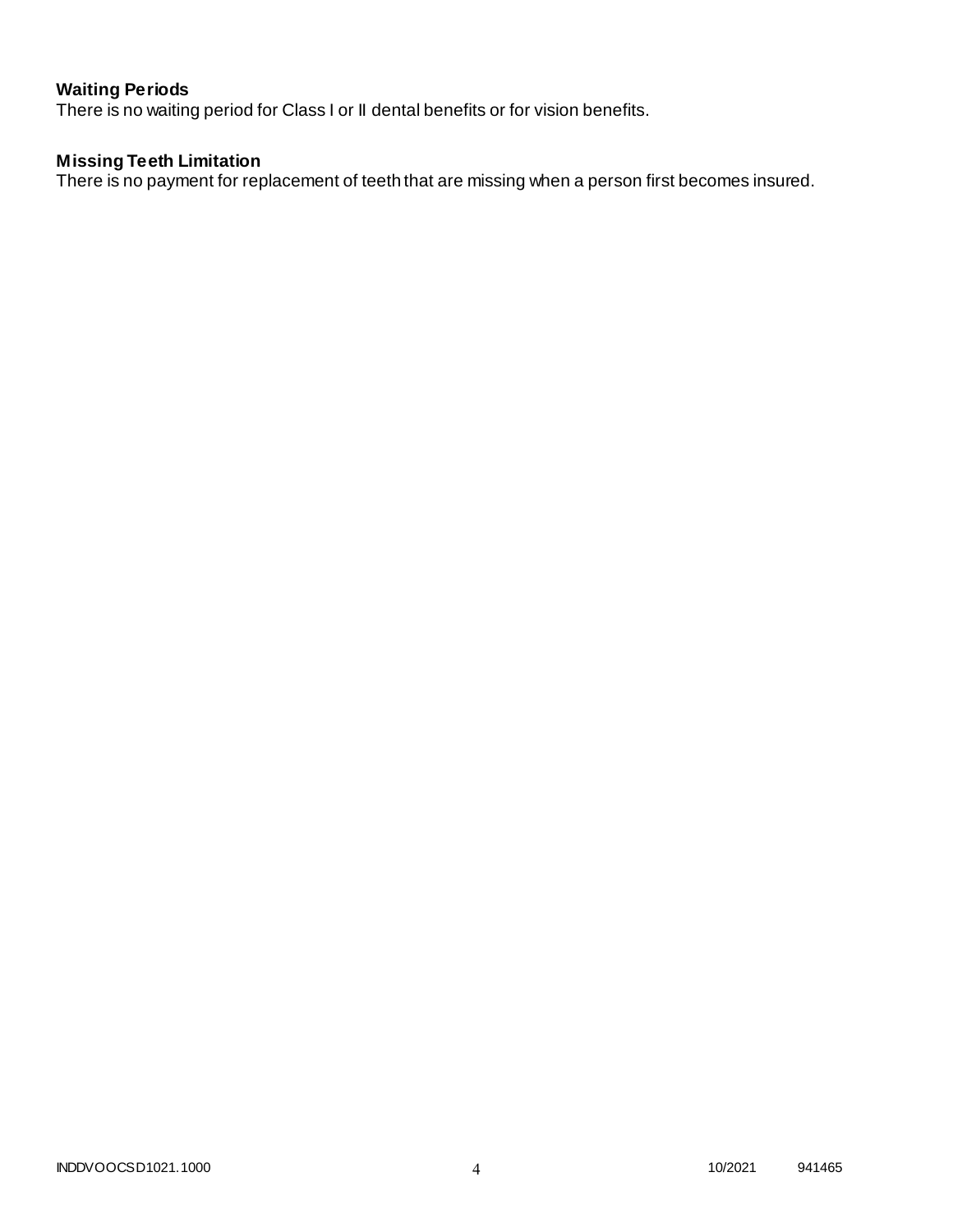# **E. Insured's Financial Responsibility**

The Insured is responsible for paying the monthly or quarterly premium on a timely basis. The Insured is also responsible to pay Providers for charges that are applied to the Deductibles, Coinsurance, and any amounts charged by Non-Participating Dental Providers in excess of the Contracted Fee. In addition, any charges for Medically Necessary and/or Dentally Necessary items that are excluded under the Policy are the responsibility of the Insured.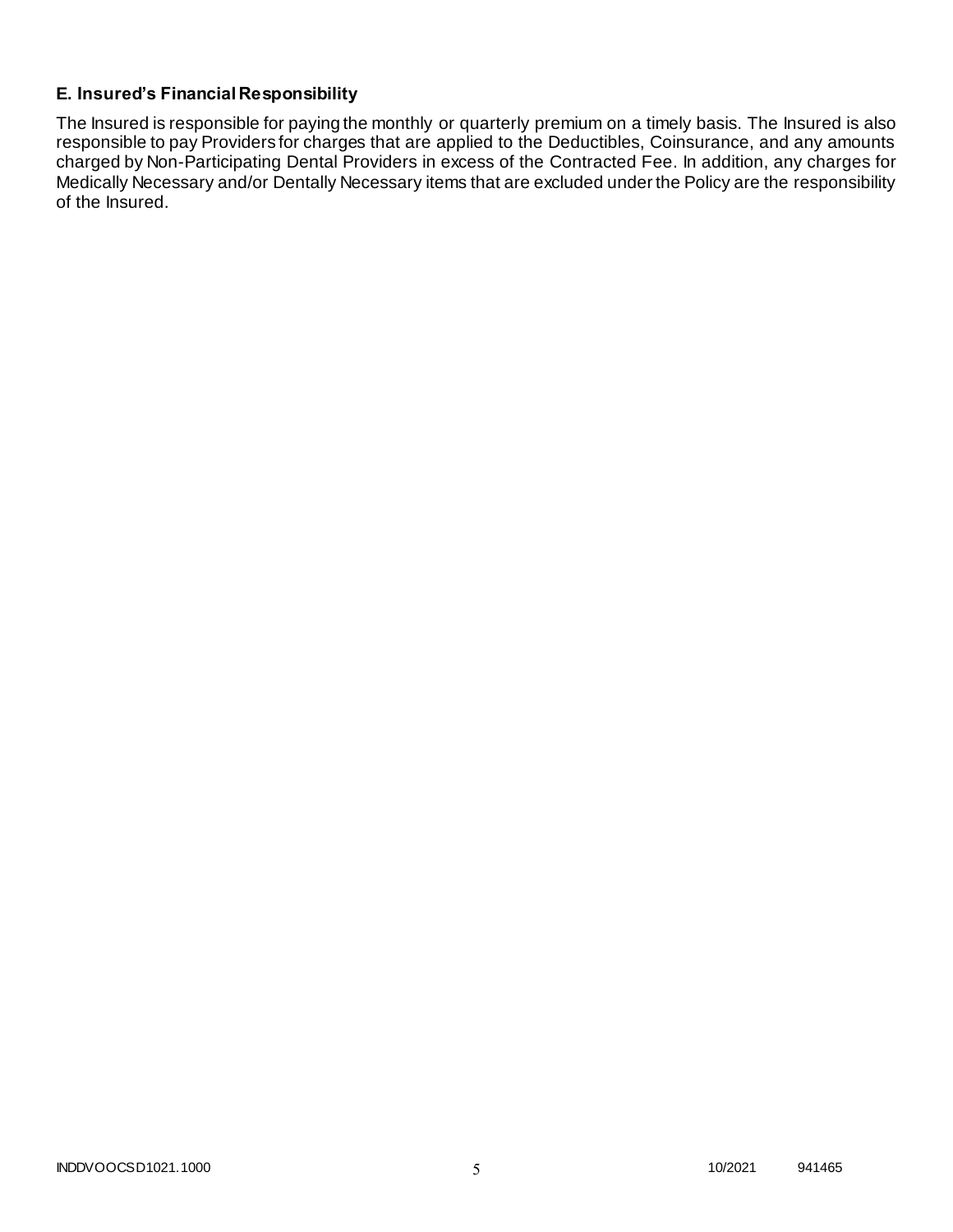# **F. Exclusions And Limitations: What Is Not Covered By This Policy**

# **Expenses Not Covered**

Covered Expenses will not include, and no payment will be made for:

- procedures which are not included in the list of Covered Dental Services or Covered Vision Services;
- cone beam imaging;
- instruction for plaque control, oral hygiene and diet;
- core build-ups;
- veneers;
- precious or semi-precious metals for crowns, bridges and abutments;
- restoration of teeth which have been damaged by erosion, attrition or abrasion;
- bite registrations; precision or semi-precision attachments; or splinting;
- implants or implant related services;
- orthodontic treatment, except for the treatment of cleft lip and cleft palate;
- general anesthesia or intravenous sedation, when used for the purposes of anxiety control or patient management is not covered; may be considered only when medically or dentally necessary and when in conjunction with covered complex oral surgery;
- athletic mouth guards;
- services performed solely for cosmetic reasons;
- personalization or decoration of any dental device or dental work;
- replacement of an appliance per benefit quidelines;
- services that are medical in nature;
- services and supplies received from a hospital;
- prescription drugs;
- plano lenses;
- VDT (video display terminal)/computer eyeglass benefit;
- medical or surgical treatment of the eyes;
- any type of corrective vision surgery, including LASIK surgery, radial ketatonomy (RK), automated lamellar keratoplasty (ALK), or conductive keratoplasty (CK);
- Orthoptic or vision training and any associated supplemental testing;
- any eye examination, or any corrective eyewear, required by an employer as a condition of employment;
- safety eyewear;
- sub-normal vision aids or non-prescription lenses; or
- Magnification or low vision aids not shown as covered in the Schedule of Vision Coverage.

# **General Limitations**

No payment will be made for expenses incurred for You or any one of Your Dependents:

- For services not specifically listed as Covered Services in this Policy;
- For services or supplies that are not Medically Necessary;
- For services received before the Effective Date of coverage;
- For services received after coverage under this Policy ends;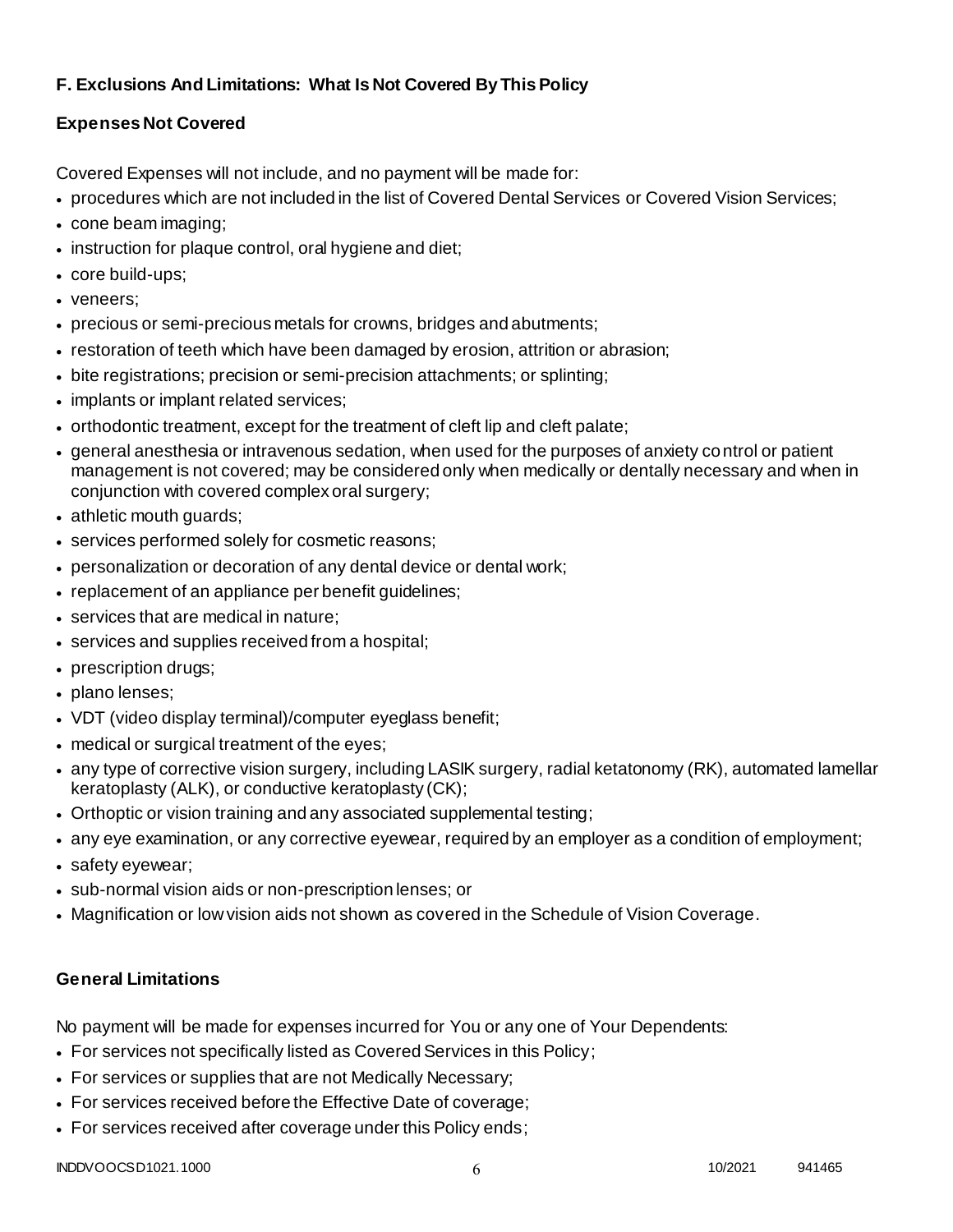- For services for which You have no legal obligation to pay or for which no charge would be mad e if You did not have insurance coverage;
- For Professional services or supplies received or purchased directly or on Your behalf by anyone, including a Provider, from any of the following:
	- **Yourself or Your employer;**
	- a person who lives in the Covered Person's home, or that person's employer;
	- a person who is related to the Covered Person by blood, marriage or adoption, unless the Professional is the only one in the area and is acting within the scope of practice, or that person's employer.
- for or in connection with an Injury arising out of, or in the course of, any employment for wage or profit;
- for or in connection with a Sickness which is paid under any workers' compensation or similar law;
- for charges made by a Hospital owned or operated by or which provides care or performs services for, the United States Government, if such charges are directly related to a condition which occurred while serving in the military or an associated auxiliary unit;
- services or supplies received due to an act of war, declared or undeclared while serving in the military or an associated auxiliary unit;
- to the extent that payment is unlawful where the person resides when the expenses are incurred;
- for charges which the person is not legally required to pay;
- for charges which would not have been made if the person had no insurance;
- to the extent that billed charges exceed the rate of reimbursement as described in the Schedule;
- for charges for unnecessary care, treatment or surgery;
- to the extent that You or any of Your Dependents is in any way paid or entitled to payment for those expenses by or through a public program, other than Medicaid;
- for or in connection with experimental procedures or treatment methods not approved by the American Dental Association or the appropriate dental specialty society;
- To the extent that benefits are paid or payable for those expenses under the mandatory part of any auto insurance policy written to comply with a "no-fault" insurance law or an uninsured motorist insurance law. Cigna will take into account any adjustment option chosen under such part by You or any one of Your Dependents.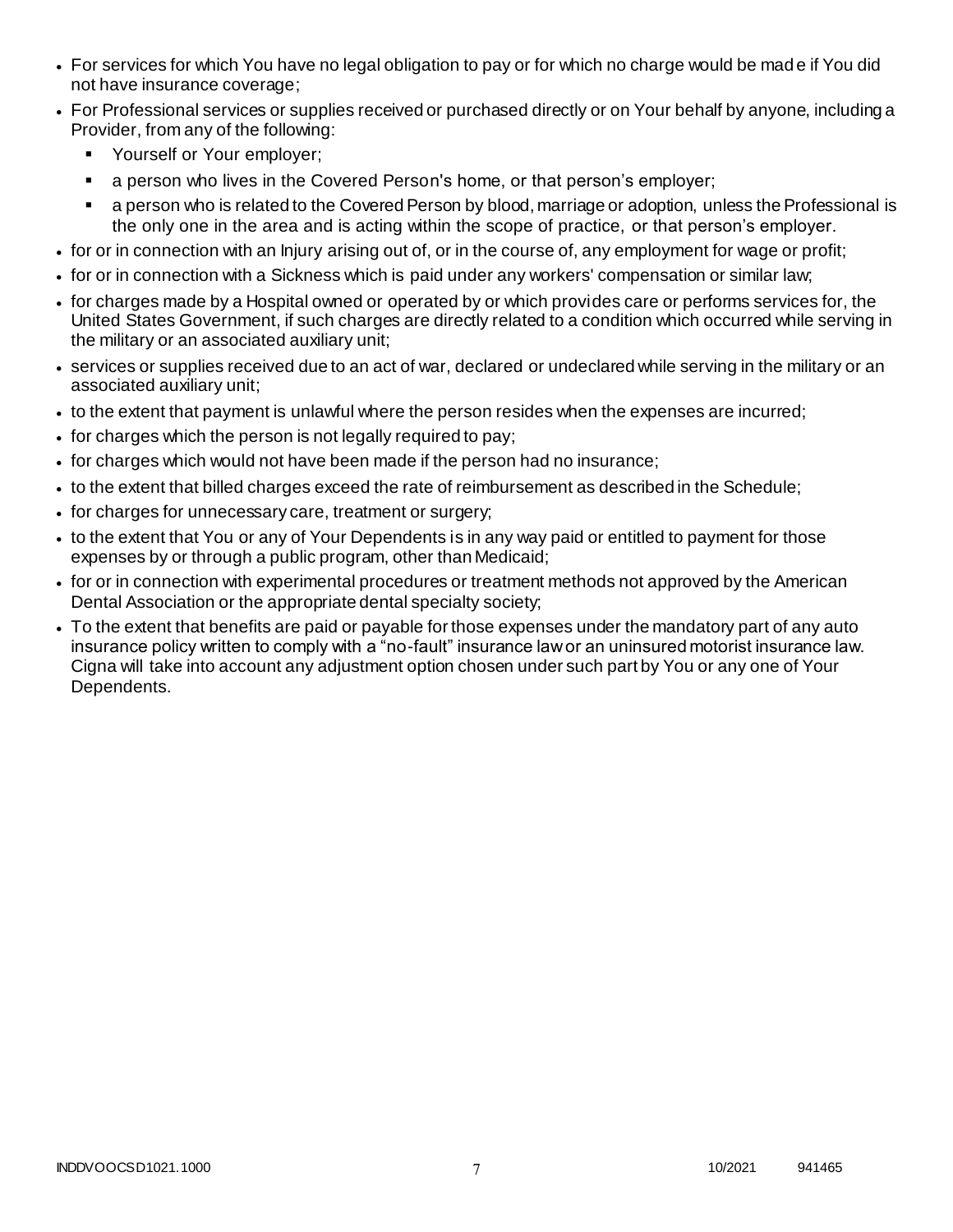# **G. Predetermination of Dental Benefits Program**

Predetermination of Benefits is a voluntary review of a Dentist's proposed treatment plan and expected charges. It is not preauthorization of service and is not required.

The treatment plan should include supporting pre-operative x-rays and other diagnostic materials as requested by Cigna's dental consultant. If there is a change in the treatment plan, a revised plan should be submitted.

Cigna will determine covered dental expenses for the proposed treatment plan. If there is no Predetermination of Benefits, Cigna will determine covered dental expenses when it receives a claim.

Review of proposed treatment is advised whenever extensive dental work is recommended when charges exceed **\$500**.

Predetermination of Benefits is not a guarantee of a set payment. Payment is based on the services that are actually delivered and the coverage in force at the time services are completed.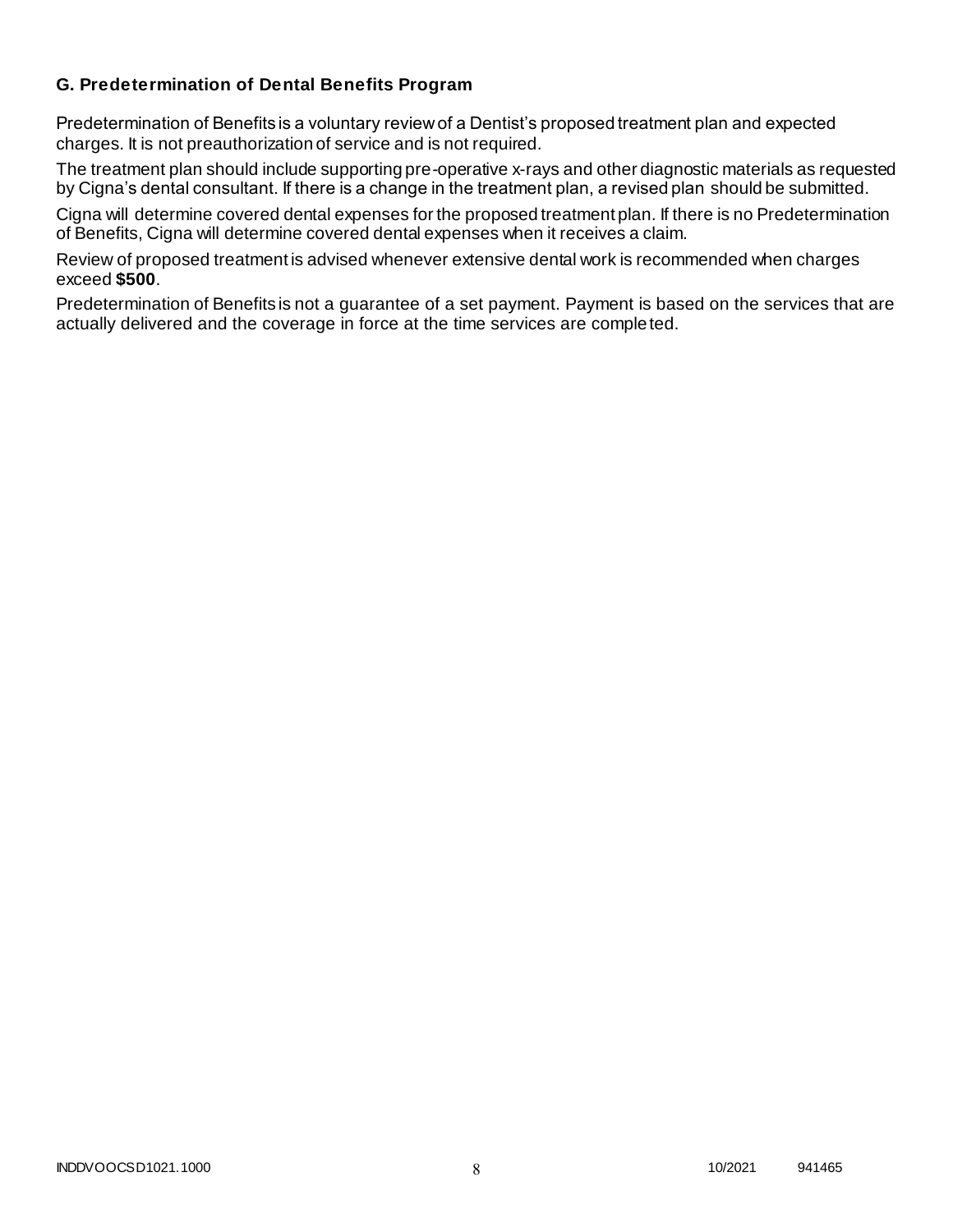### **H. General Provisions**

# **WHEN YOU HAVE A COMPLAINT OR AN APPEAL**

For the purposes of this section, any reference to "You," "Your" or "Yourself" also refers to a representative or Provider designated by You to act on Your behalf, unless otherwise noted.

We want You to be completely satisfied with the care You receive. That is why We have established a process for addressing Your concerns and solving Your problems.

### **Start with Member Services**

We are here to listen and help. If You have a concern regarding a person, a service, the quality of care, or contractual benefits, You can call Our toll-free number and explain Your concern to one of Our Customer Service representatives. You can also express that concern in writing. Please call or write to Us at the following:

Customer Services Toll-Free Number or address on mycigna.com, explanation of benefits or claim form

We will do Our best to resolve the matter on Your initial contact. If We need more time to review or investigate Your concern, We will get back to You as soon as possible, but in any case within 30 days. If You are not satisfied with the results of a coverage decision, You can start the appeals procedure.

### **Appeals Procedure**

Cigna has a two step appeals procedure for coverage decisions. To initiate an appeal, You must submit a request for an appeal in writing within 365 days of receipt of a denial notice. You should state the reason why You feel Your appeal should be approved and include any information supporting Your appeal. If You are unable or choose not to write, You may ask to register Your appeal by telephone. Call or write to Us at the toll-free number or address on Your Benefit Identification card, explanation of benefits or claim form.

### **Level One Appeal**

Your appeal will be reviewed and the decision made by someone not involved in the initial decision. Appeals involving Medical Necessity or clinical appropriateness will be considered by a health care professional.

For level one appeals, We will respond in writing with a decision within 30 calendar days after We receive an appeal for a postservice coverage determination. If more time or information is needed to make the determination, We will notify You in writing to request an extension of up to 15 calendar days and to specify any additional information needed to complete the review.

If You are not satisfied with Our level-one appeal decision, You may request a level-two appeal.

### **Level Two Appeal**

If You are dissatisfied with Our level one appeal decision, You may request a second review. To start a level two appeal, follow the same process required for a level one appeal.

Most requests for a second review will be conducted by the Appeals Committee, which consists of at least three people. Anyone involved in the prior decision may not vote on the Committee. For appeals involving Medical Necessity or clinical appropriateness, the Committee will consult with at least one Dentist reviewer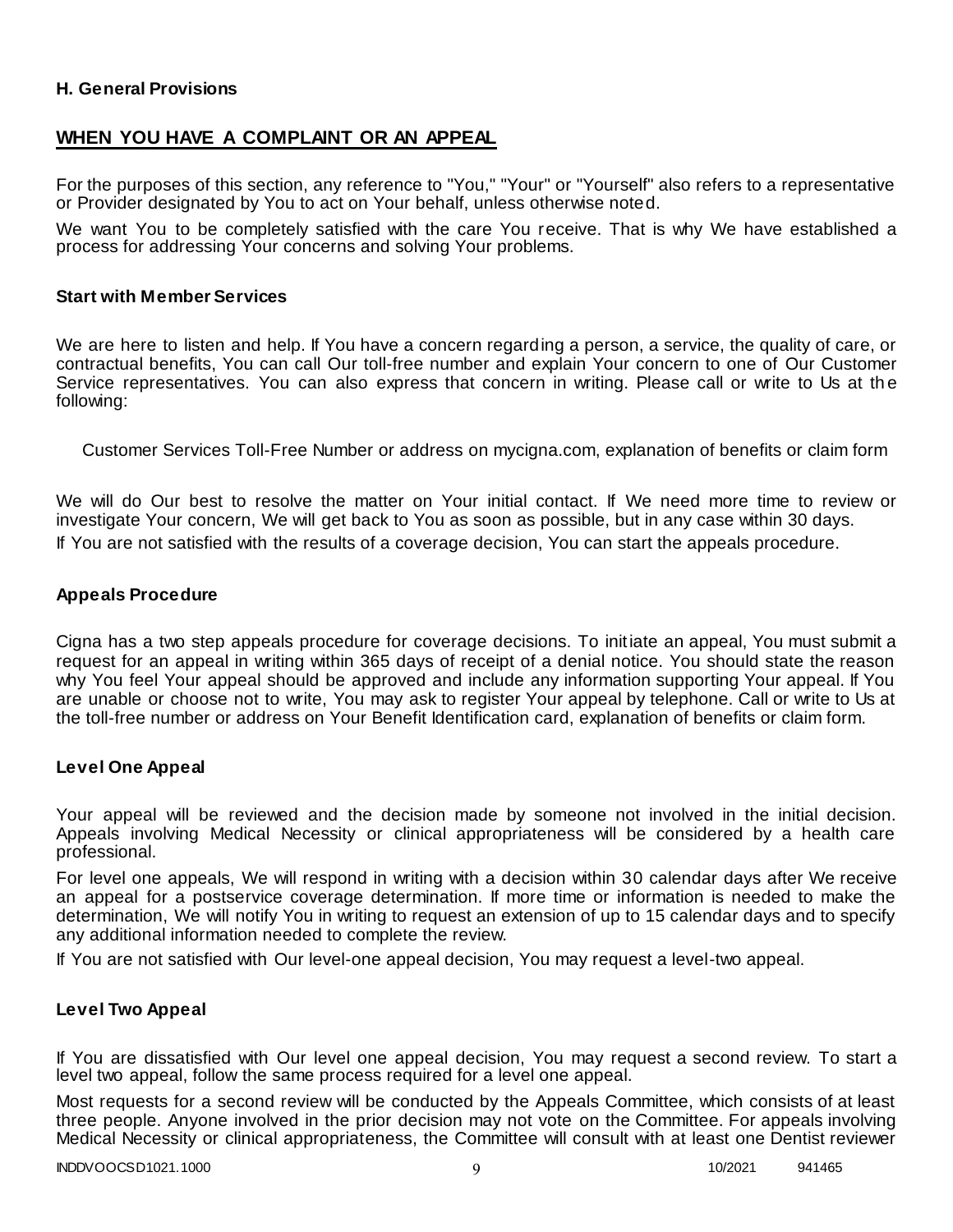in the same or similar specialty as the care under consideration. You may present Your situation to the Committee in person or by conference call.

For level two appeals We will acknowledge in writing that We have received Your request and schedule a Committee review. For postservice claims, the Committee review will be completed within 30 calendar days. If more time or information is needed to make the determination, We will notify You in writing to request an extension of up to 15 calendar days and to specify any additional information needed by the Committee to complete the review. You will be notified in writing of the Committee's decision within five working days after the Committee meeting, and within the Committee review time frames above if the Committee does not approve the requested coverage.

### **Notice of Benefit Determination on Appeal**

Every notice of an appeal decision will be provided in writing or electronically and, if an adverse determination, will include:

- (1) the specific reason or reasons for the denial decision;
- (2) reference to the specific Policy provisions on which the decision is based;
- (3) a statement that the claimant is entitled to receive, upon request and free of charge, reasonable access to and copies of all documents, records, and other Relevant Information as defined;
- (4) upon request and free of charge, a copy of any internal rule, guideline, protocol or other similar criterion that was relied upon in making the adverse determination regarding Your appeal, and an explanation of the scientific or clinical judgment for a determination that is based on a medical necessity, experimental treatment or other similar exclusion or limit.

### **Relevant Information**

Relevant Information is any document, record, or other information which was relied upon in making the benefit determination; was submitted, considered, or generated in the course of making the benefit determination, without regard to whether such document, record, or other information was relied upon in making the benefit determination; demonstrates compliance with the administrative processes and safeguards required by federal law in making the benefit determination; or constitutes a statement of policy or guidance with respect to the plan concerning the denied treatment option or benefit or the claimant's diagnosis, without regard to whether such advice or statement was relied upon in making the bene fit determination.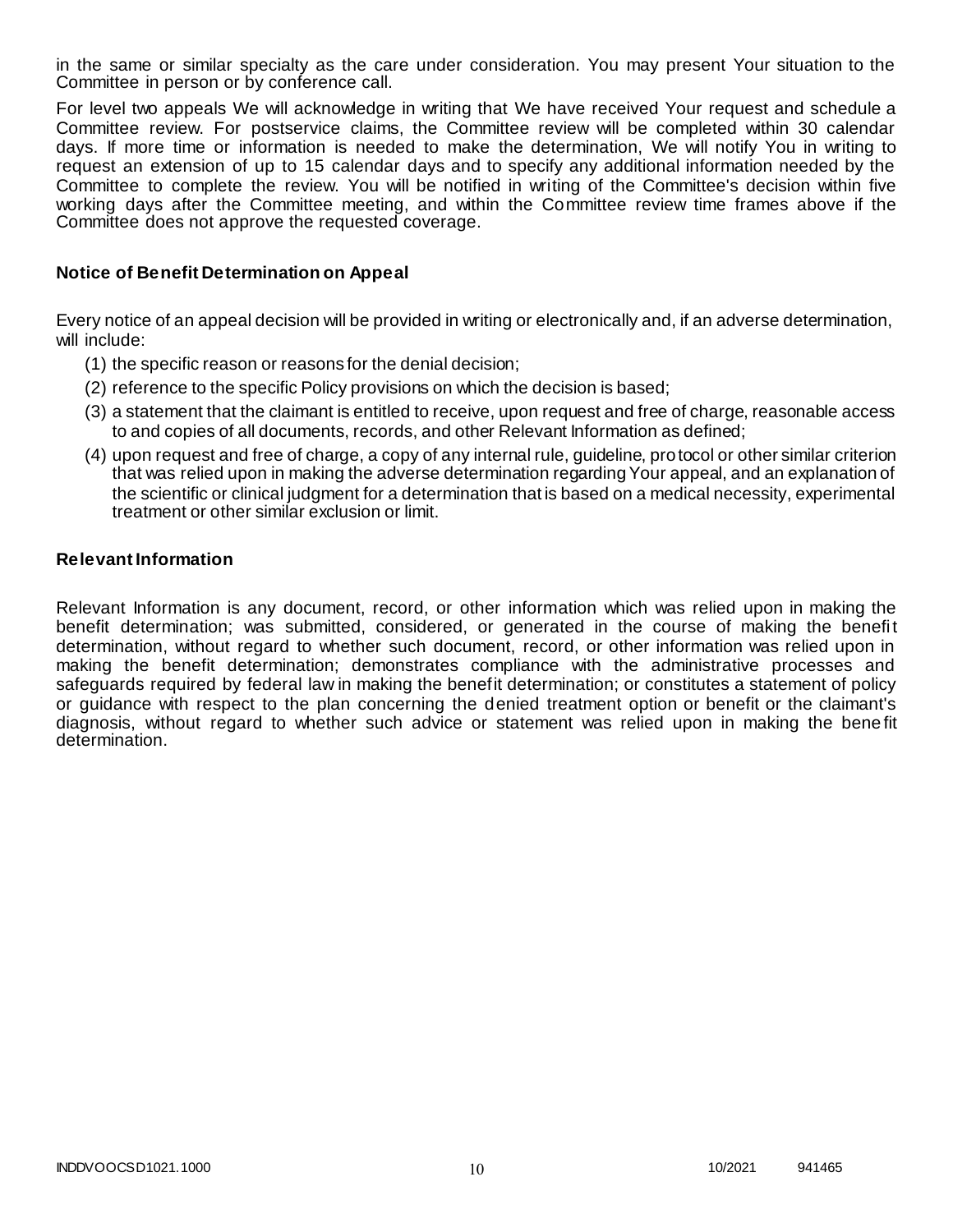# **I. Participating Dental Providers**

Cigna will provide a current list of Dentists currently participating with Cigna and their locations to each Covered Person upon request.

To verify if a Dentist is currently participating with Cigna and is accepting new Cigna Insureds, the Covered Person should visit Our website at mycigna.com.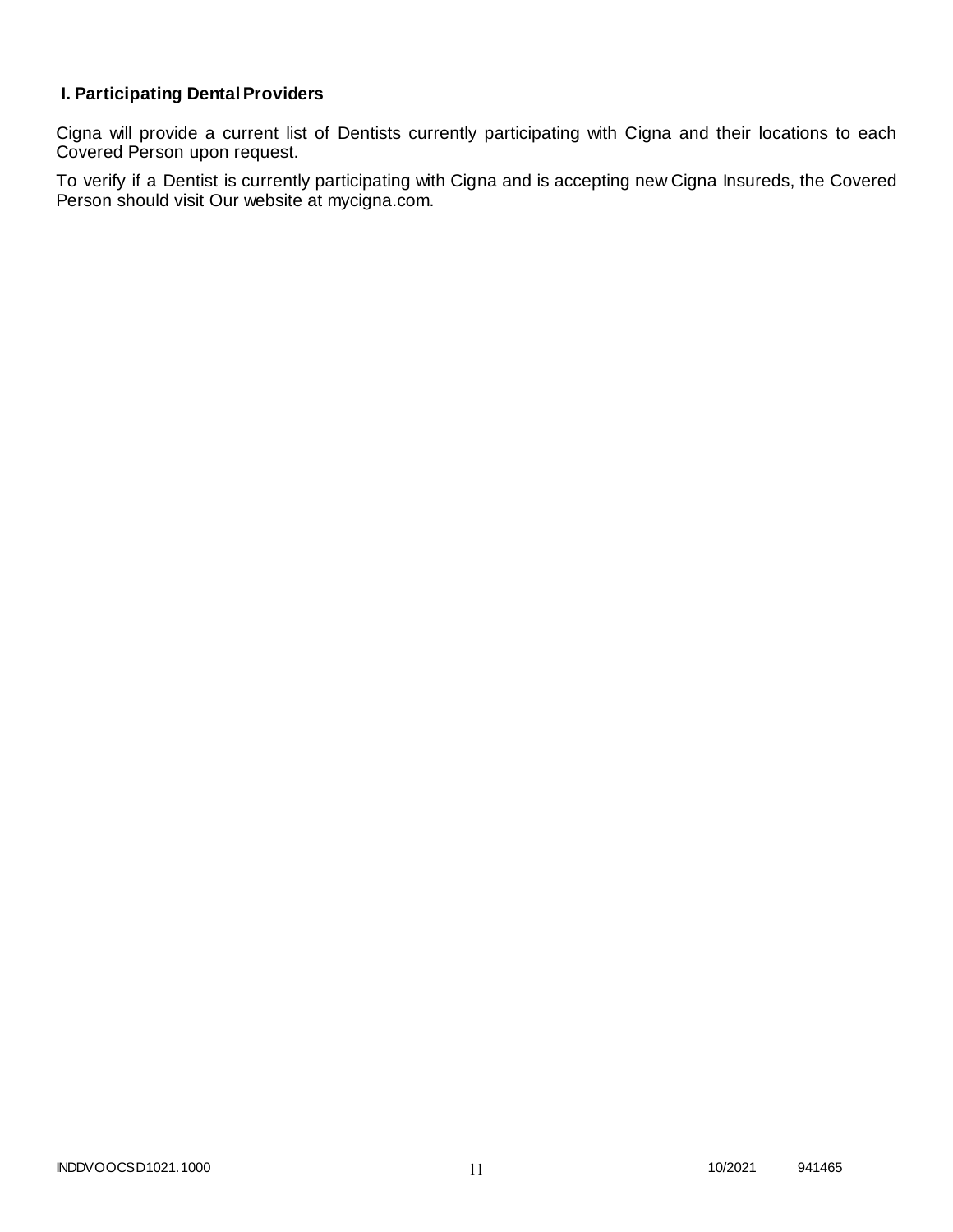### **J. Renewability, Eligibility, and Continuation**

1. The Policy will renew except for the specific events stated in the Policy. Cigna may change the premiums of the Policy with 60 days written notice to the Insured. However, Cigna will not refuse to renew or change the premium schedule for the Policy on an individual basis, but only for all Insureds in the same class and covered under the same Policy as You.

2. The individual plan is designed for residents of South Dakota who are not enrolled under or covered by any other group or individual health coverage. You must notify Cigna of all changes that may affect any Covered Person's eligibility under the Policy.

3. You or Your Dependent(s) will become ineligible for coverage:

- When premiums are not paid according to the due dates and grace periods described in the premium section.
- With respect to Your Spouse, Domestic Partner, or partner to a Civil Union: when the Spouse is no longer married to the Insured or when the union is dissolved.
- With respect to You and Your Family Member(s): when You no longer meet the requirements listed in the Conditions of Eligibility section.
- The date the Policy terminates.
- When the Insured no longer lives in the Service Area.

4. If a Covered Person's eligibility under this Plan would terminate due to the Insured's death, divorce or if other Dependents would become ineligible due to age or no longer qualify as dependents for coverage under this Plan; except for the Insured's failure to pay premium, the Covered Person's insurance will be continued if the Covered Person exercising the continuation right notifies Cigna and pays the appropriate monthly premium within 60 days following the date this Policy would otherwise terminate.